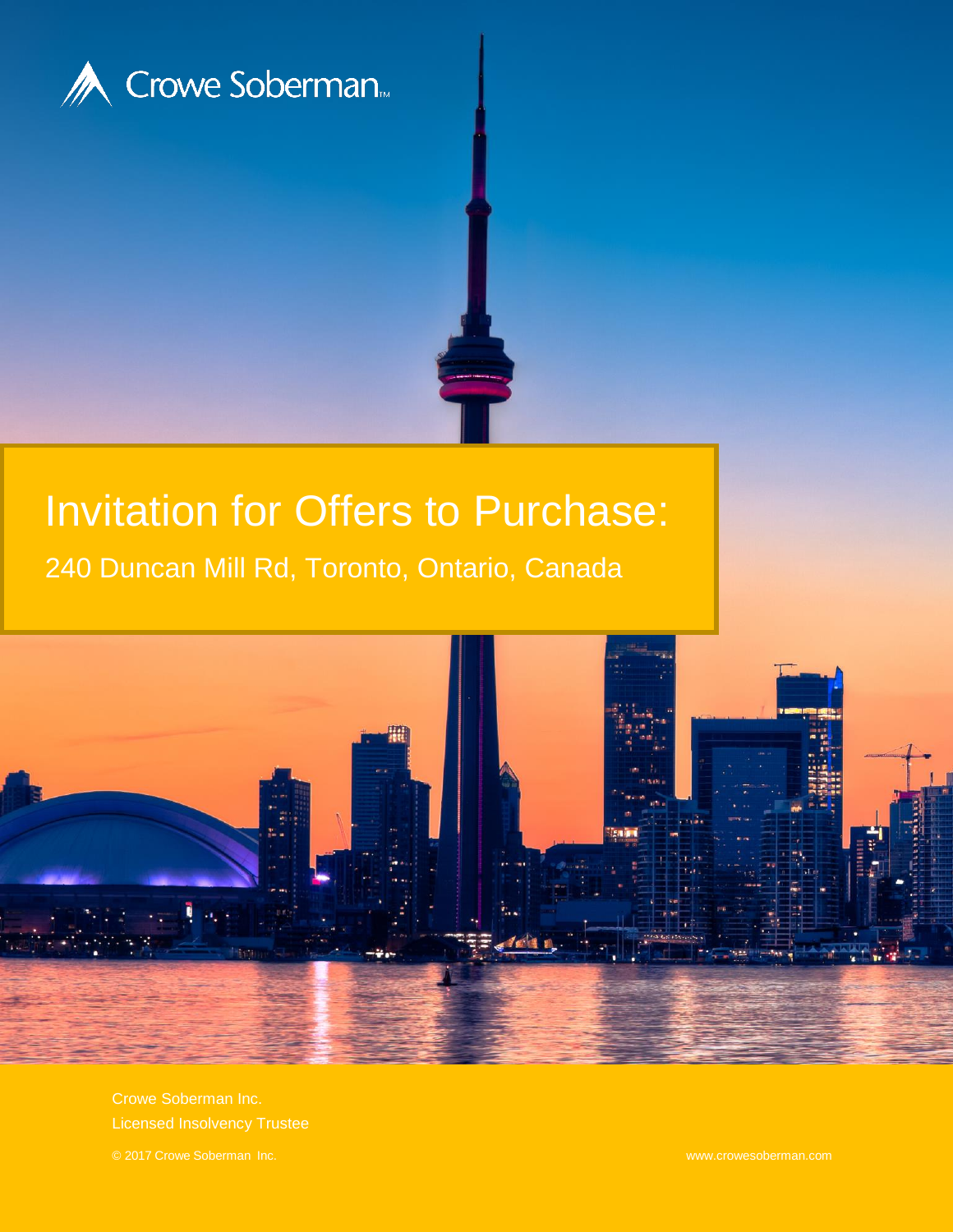

Crowe Soberman Inc.

## **240 Duncan Mill Road**



Crowe Soberman Inc.

© 2017 Crowe Soberman Inc. 2